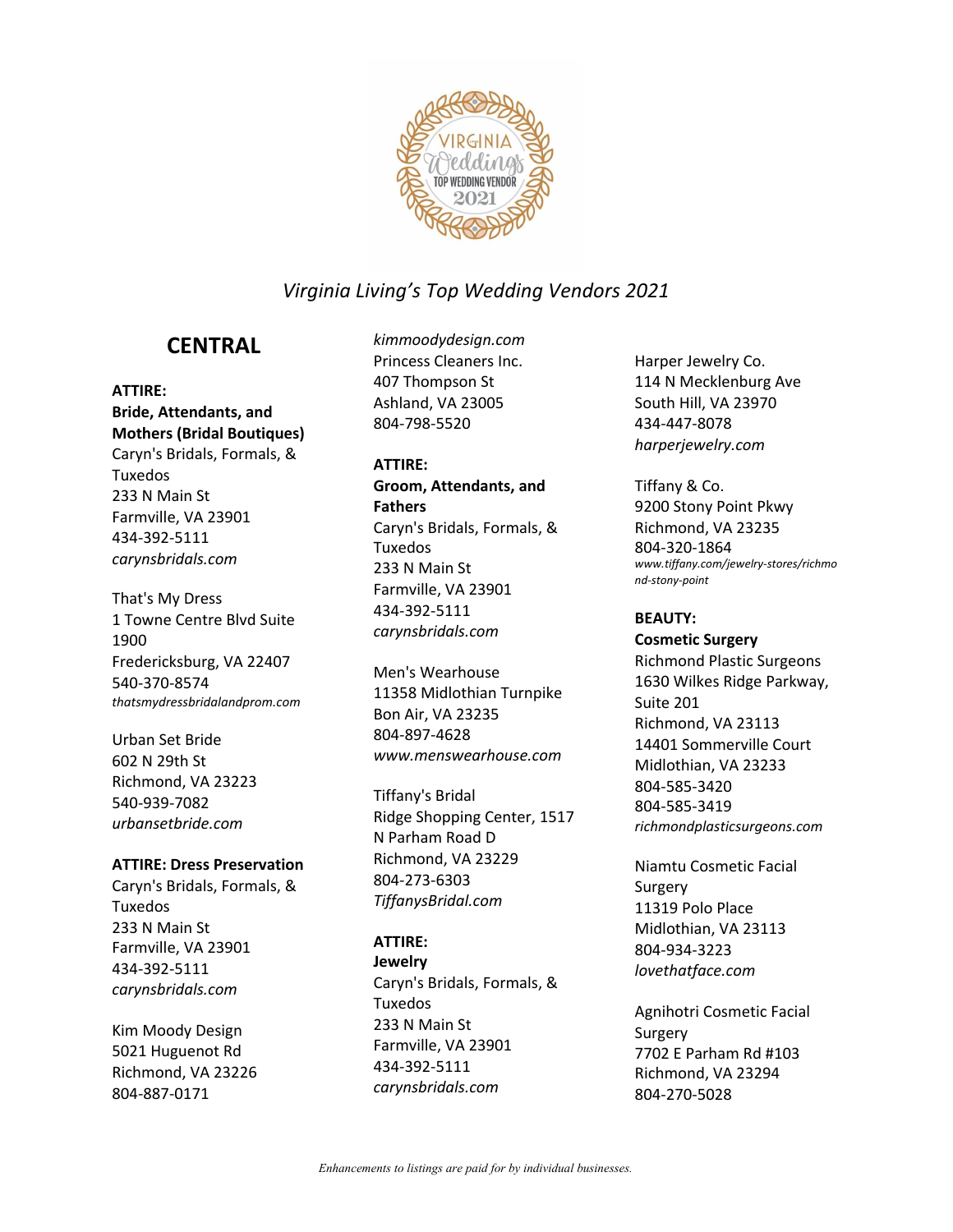

#### *acscosmetic.com*

#### **BEAUTY: Dentistry and Whitening**

Dr. Randall C. Foy, DDS 7229 Forest Ave Richmond, VA 23226 804-288-0102 *nofdentistry.com*

Gretchen Drees DDS, Ashland Dental Arts 100 Arbor Oak Dr # 101 Ashland, VA 23005 804-798-7388 *ashlanddentalarts.net*

John J. Andre, DDS, PC & Associates 10863 W Broad St Glen Allen, VA 23060 804-495-2651 *www.andredental.com*

#### **BEAUTY:**

#### **Dermatologists**

Connie Chung 16268 Bennett Road Culpeper, VA 22701 540-825-6263 *uvahealth.com*

Dermatology Associates of Virginia - Reynolds Crossing 6946 Forest Ave #200 Richmond, VA 23230 804-285-2006 *dermva.com*

Richmond Dermatology & Laser Specialists 9816 Mayland Drive Richmond, VA 23233 804-282-8510 *richmonddermlaser.com*

#### **BEAUTY:**

**Hair and MakeUp** Amanda Perry 9619 Wivenhaust Road Midlothian, VA 23112 804-510-6720 *amandamperry.com*

Avenue 42 Salon 16 E Main St Richmond, VA 23219 804-303-3139 *ave42.com*

Richmond Makeup Artist LLC Glen Allen, VA 804-690-6720 *richmondmakeupartist.com*

#### **BEAUTY:**

**Manicures and Pedicures** Bliss Nails & Spa 1075 Virginia Center Parkway Glen Allen, VA 23059 804-264-8000 *facebook.com/myblissnailsspa*

Fusion Nail Spa 2909 W Cary St Richmond, VA 23221 804-355-2626 *m.facebook.com/fusionnails*

Oasis Day Spa & Body Shop 221 Carlton Rd Ste 5 Charlottesville, VA 22902 434-244-9667 *oasisspacville.com/contact-and-hours*

#### **BEAUTY:**

**Men's Grooming/Barber Shops** Alexis Suzanne Hair, LLC 13226 Midlothian Tpke Midlothian, VA 23113 804-690-7874 *www.alexissuzannehair.com*

Chung's Barber Shop 626 Albemarle Square Charlottesville, VA 22901 434-973-7578

Mango Salon 1300 Gaskins Rd #B Richmond, VA 23238 804-285-2800 *mangosalon.com*

#### **BEAUTY:**

**Tanning** Bombshell Salon 10 S Crenshaw Ave Richmond, VA 23112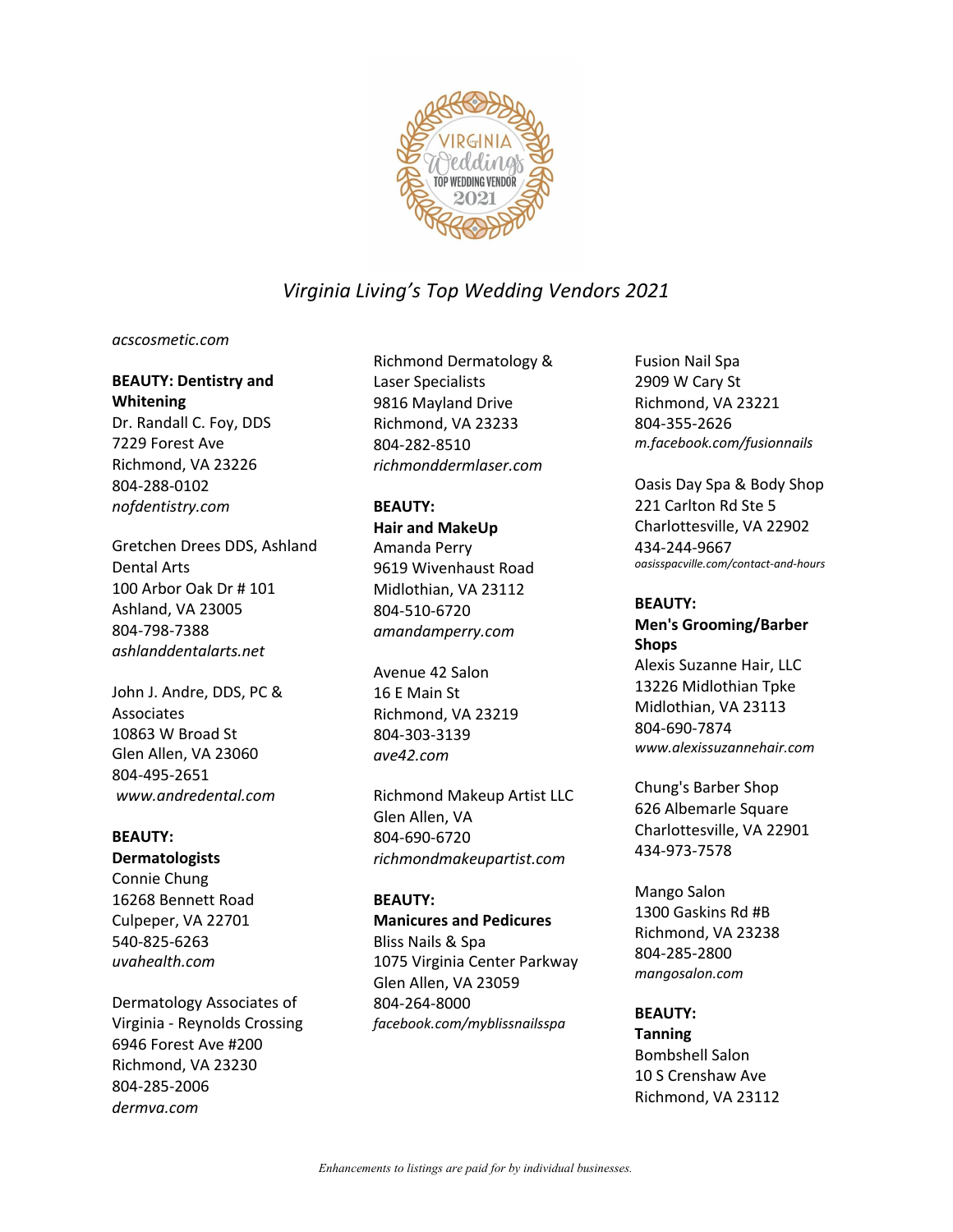

2243 Old Brick Road Glen Allen, VA 23060 4821 Commonwealth Centre Pkwy Midlothian, VA 23221 804-342-0051 *ilovebombshell.com*

Bronzed on Third 1014 W 3rd St Farmville, VA 23901 434-808-6016 *gretchenfurlong.glossgenius.com* 

Cameron B. Carson, LLC 7084 Studley Road Mechanicsville, VA 23116 804-514-9838 *cameronbcarson.com*

#### **EVENT VENDORS: Dance Lessons**

Off And Dancing! 110 Thompson St Ashland, VA 23005 804-396-4623 *offanddancing.com*

Rigby's Jig Dance Studio 5470 W Broad St Richmond, VA 23230 804-864-2300 *rigbysjig.com*

Terry Dean's Blue Light Ballroom 1739-D, Allied St, Charlottesville, VA 22903 434-977-3327 *bluelightballroom.com* **EVENT VENDORS: Entertainment: Photo booth rentals, artists, etc.** Bride and Joy 302 S East St, Culpeper, VA 22701 571-643-8506 *brideandjoyweddings.com*

Mox Box 2725 Avinity Lane, Charlottesville, VA 22902 540-583-6626 *getmoxbox.com*

Richmond PhotoBooth, LLC 508 E Franklin St, Richmond, VA 23219 804-396-8119 *804photobooth.com*

#### **EVENT VENDORS: Florist** Amy Marie Events 11461 Doswell Rd Doswell, VA 23047

864-276-8255 *amymarieevents.com*

Kim Moody Design 5021 Huguenot Rd Richmond, VA 23226 804-887-0171 *kimmoodydesign.com* The Posey Detail P.O. Box 265 Madison, VA 22727 540-764-0014 *theposeydetail.com*

## **EVENT VENDORS:**

**Lighting**

Lighting Professors 6403-G Dickens Place Richmond, VA 23230 804-755-8014 *LightingProfessors.com*

Rent-E-Quip 2600 Boulevard, Colonial Heights, VA 23834 804-520-7100 *rentequip.org*

EVENT VENDORS: Lighting The Lighting & Sound Company 1535 West Ave, Richmond, VA 23220 804-893-5066 x1 *lightingandsoundco.com*

#### **EVENT VENDORS:**

**Music: Ceremony** E3 with Sam Hill Bands 200 Garrett St # I, Charlottesville, VA 22902 866-726-4455 x100 *www.samhillbands.com*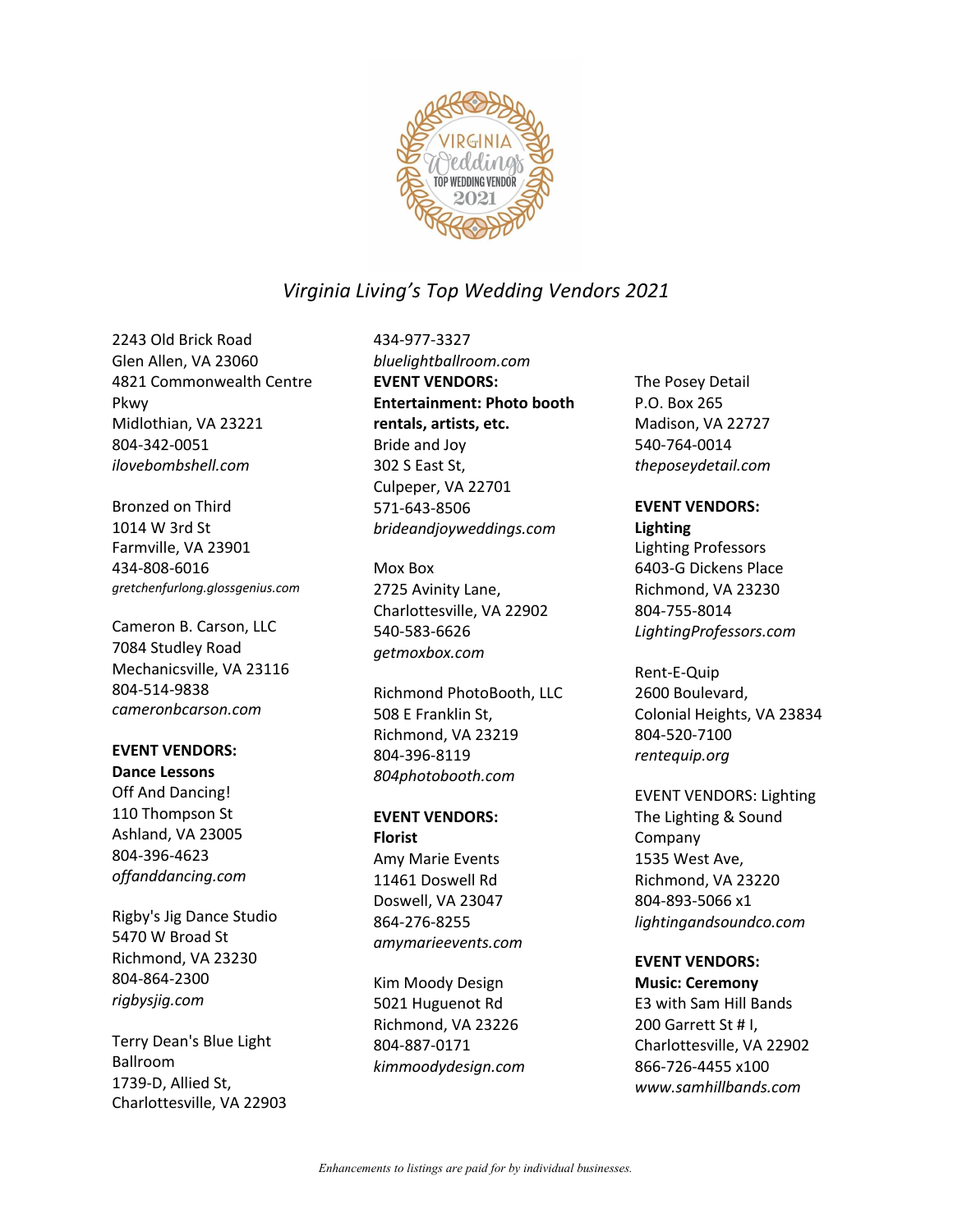

Peter Richardson, Classical **Guitarist** Charlottesville, VA 866-726-4455 *www.richardsonguitar.com*

Shelley Green, Harpist Harmony Of Virginia, LLC Richmond, VA 804-223-0183 *harmonyofvirginia.com*

#### **EVENT VENDORS:**

**Music: DJs** DJ Bill Gilliam Mechanicsville, VA 804-539-4396 *www.djbillgilliam.com*

Bluenote DJ Services Mechanicsville, VA 804-397-5383 *www.bluenotedj.com*

DJ Derek Tobler PO Box 73 Charlottesville, VA 22902 434-296-6689 *www.djtobler.com*

## **EVENT VENDORS:**

**Music: Live Bands** Big Ray and the Kool Kats 1131 Rio Rd E, Charlottesville, VA 22901 434-202-1769 *bigrayandthekoolkats.com* E3 with Sam Hill Bands 200 Garrett St # I Charlottesville, VA 22902 866-726-4455 x100 *samhillbands.com*

Tight Slacks 5201 Caledonia Rd Richmond, VA 23225 804-475-4153 *www.facebook.com/thetightslacks* 

**EVENT VENDORS: Photographers** Allison Dash Photography Richmond, VA *allisondash.com*

#### Awesomesauce Photography 4805 Kellywood Dr, Glen Allen, VA 23060 804-627-1729

*awesomesauce-photography.com*

Xiaoqi Li Photography 822 Cabell Ave apt d Charlottesville, VA 22903 804-252-4853 *xiaoqili.com*

**EVENT VENDORS: Rentals (tables, chairs, tents, glassware, etc.)** Classic Party Rentals of Virginia Inc.

9313 Burge Ave. Richmond, VA 23294 804-743-7980 9127-B W. Broad Street Richmond, VA 23113 804-270-9544 14211 Midlothian Turnpike, Suite A-5 Midlothian, VA 23237 804-464-4825 *classicpartyrentalsva.com*

Paisley & Jade 3119 W. Moore Street Richmond, VA 23230 804-381-4625 *PaisleyandJade.com*

Riverwood Events and Catering Mechanicsville, VA 804-994-1117 *riverwoodeventsandcatering.com* 

## **EVENT VENDORS:**

**Videographers** Bill Carroll Entertainment 43 Town and Country Dr #119-80 Fredericksburg, VA 22405 540-412-7527 *www.billcarrollentertainment.com* 

Derek Fowler Productions Richmond, VA 804-424-1258 *www.dfpvideo.com*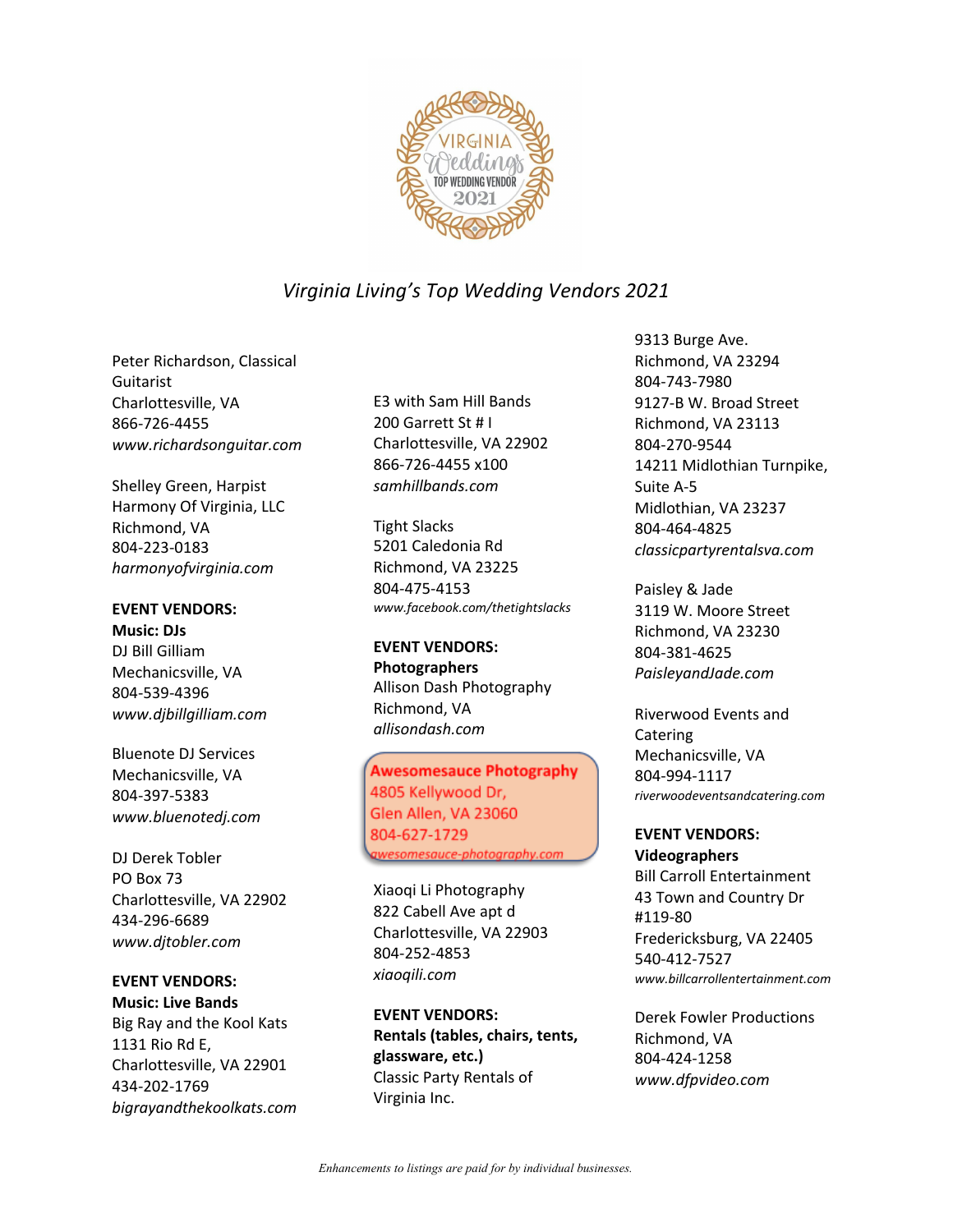

Stephen James Films Richmond, VA 804-909-0466 *stephenjamesfilms.com*

#### **FOOD:**

**Bartenders and/or Mobile Bars** A & E Services LLC Richmond, VA 804-223-0353 *Facebook.com/aeservices1316*

One For the Road 2209 Venable St, Richmond, VA 23223 540-588-5411 *www.onefortheroadcocktail.com* 

The Watering Hole Manakin-Sabot, VA 804-317-1343 *wateringholetruck.com*

#### **FOOD:**

**Cakes and Desserts** Shyndigz 1903 W Cary St, Richmond, VA 23220 804-938-3449 *www.shyndigz.com*

Sugar On Top Cakes & Sweets Madison, VA *www.sugarontopcakesandsweets.com*

Sweet Fix

9 W 10th Street Richmond, VA 23224 804-918-9257 *SweetFixRVa.com*

## **FOOD:**

**Catering** A Sharper Palate Catering & Events 5511 Lakeside Ave Richmond, VA 23228 804-553-0495 *SharperPalate.com*

Cater 2 Events 8534 Patterson Ave Richmond, VA 23229 804-269-0359 *Cater2Events.com*

MOSAIC Catering + Events 3001 Cutshaw Ave Richmond, VA 23230 804-525-2190 *MosaicCateringEvents.com*

#### **FOOD:**

**Food Trucks** Blue Ridge Pizza Co. 1110 E Market St #8m, Charlottesville, VA 22902 434-373-5370 *blueridgepizza.com*

Gelati Celesti Ice Cream 1400 N. Boulevard Richmond, VA 23230

804-525-5596 *www.gelatiicecream.com*

#### Over the Top Chef Madison, VA 434-409-7296 *overthetopchef.com*

**HONEYMOON: Local Destinations** Quirk Hotel Richmond 207 W Broad St Richmond, VA 23220 804-340-6036 *www.quirkgallery.com*

The Clifton Inn 1296 Clifton Inn Drive Charlottesville, VA 22911 434-971-1800 *The-Clifton.com*

#### The Jefferson Hotel

101 W. Franklin Street Richmond, VA 23220 804-649-4612 *JeffersonHotel.com*

**HONEYMOON:**

**Travel Consultants** Cville Travel 1591 Delphi Ln, Charlottesville, VA 22911 434-218-2416 *www.cvilletravel.com*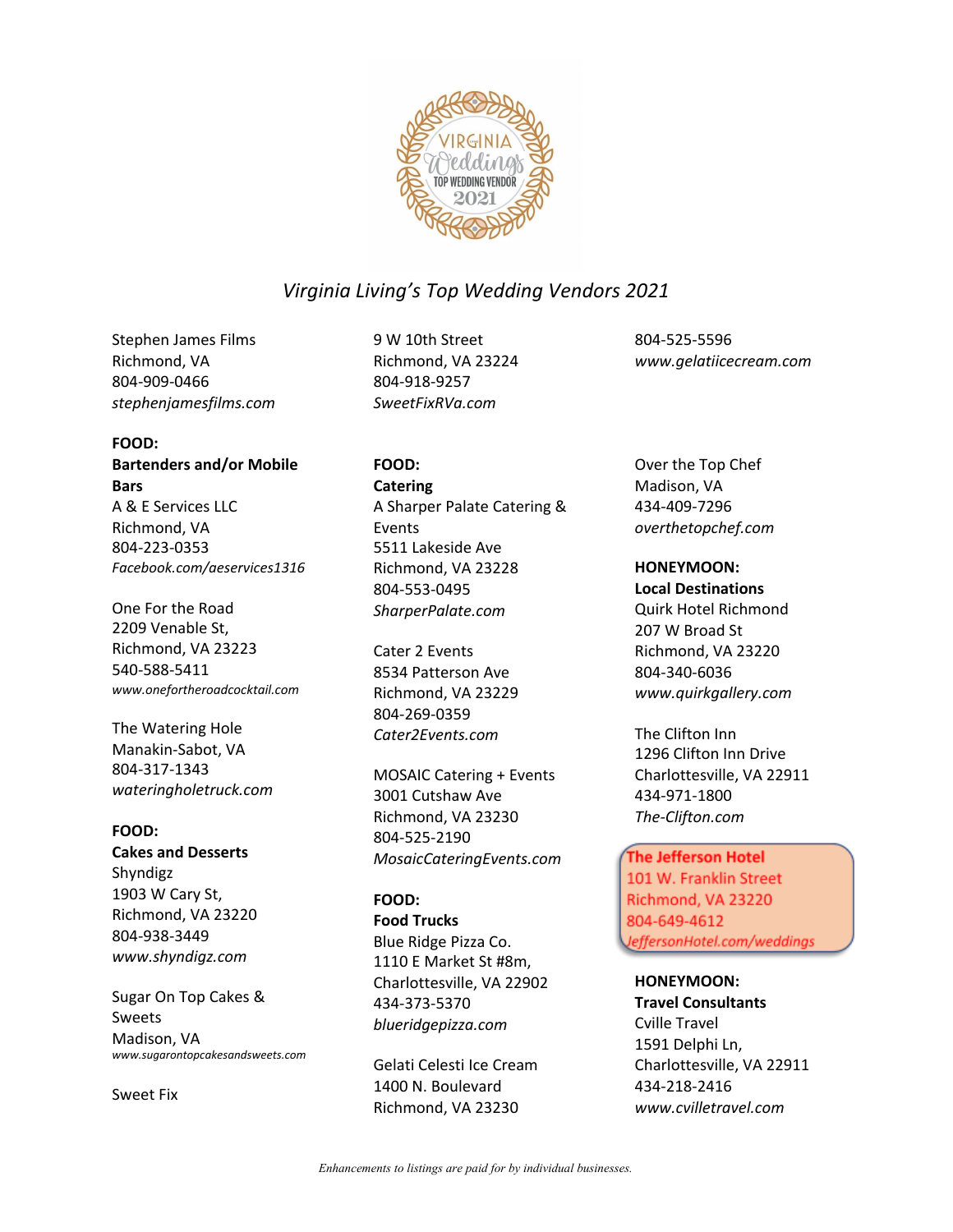

### Journeys Inc.

5117 Cobblestone Landing Pl, Glen Allen, VA 23059 804-288-0188 *www.journeystravelinc.com* Peace Frogs Travel Outfitters 1043 Millmont St, Charlottesville, VA 22903 434-977-1415 *peacefrogstravel.com*

#### **PAPER GOODS: Calligraphy and Hand Lettering** Ma Belle Calligraphy Charlottesville, VA www.mabellecalligraphy.com

Pen & Chic Richmond, VA *www.penandchic.com*

Pencraft + Post Richmond, VA *www.pencraftandpost.com*

## **PAPER GOODS:**

**Invitations and Stationery** Monday Morning Press 6313 Knotgrass Alley, Moseley, VA 23120 804-869-5020 *www.mondaymorningpress.com*

Paper On the Avenue 412 Libbie Ave., Suite 2 Richmond, VA 23226

804-288-5120 *PaperOnTheAvenue.com*

Rock Paper Scissors 321 East Main Street Charlottesville, VA 22902 434-979-6366 *ThinkRPSCville.com*

#### **TRANSPORTATION: Limousines**

540 Party Bus 1320 Central Park Blvd #200, Fredericksburg, VA 22401 540-645-2239 *540partybus.com*

James Limousine Service 2415 Anniston Street Richmond, VA 22901 804-273-1540 977 Seminole Trail, Suite 363 Charlottesville, VA 23223 434-218-0158 *www.jameslimousine.com*

Richmond Limousine 10101 W. Broad Street Henrico, VA 23060 804-266-2800 *RichmondLimo.com*

#### **TRANSPORTATION: Unique Rides** Albemarle Limousine 175 S. Pantops Drive Charlottesville, VA 22911 434-531-5802

*AlbemarleLimousine.com*

Easy Riders Bus Company 131 Franklin Street Charlottesville, VA 22902 434-964-8774 *EasyRidersBusCompany.com*

RVA Trolley 1301 E. Cary Street Richmond, VA 23219 804-343-1850 *RVAOnWheels.com*

**VENUES: All Inclusive** Dover Hall 1500 Manakin Road Manakin-Sabot, VA 23231 804-784-6051 *www.doverhall.com*

The Estate at Independence 600 Founders Bridge Blvd, Midlothian, VA 23113 804-601-8600 *www.independencegolfclub.com* 

Veritas Vineyard & Winery 151 Veritas Lane Afton, VA 22920 540-456-8000 *VeritasWines.com*

**VENUES:**

**Art Galleries** Quirk Gallery Charlottesville 499 W Main St,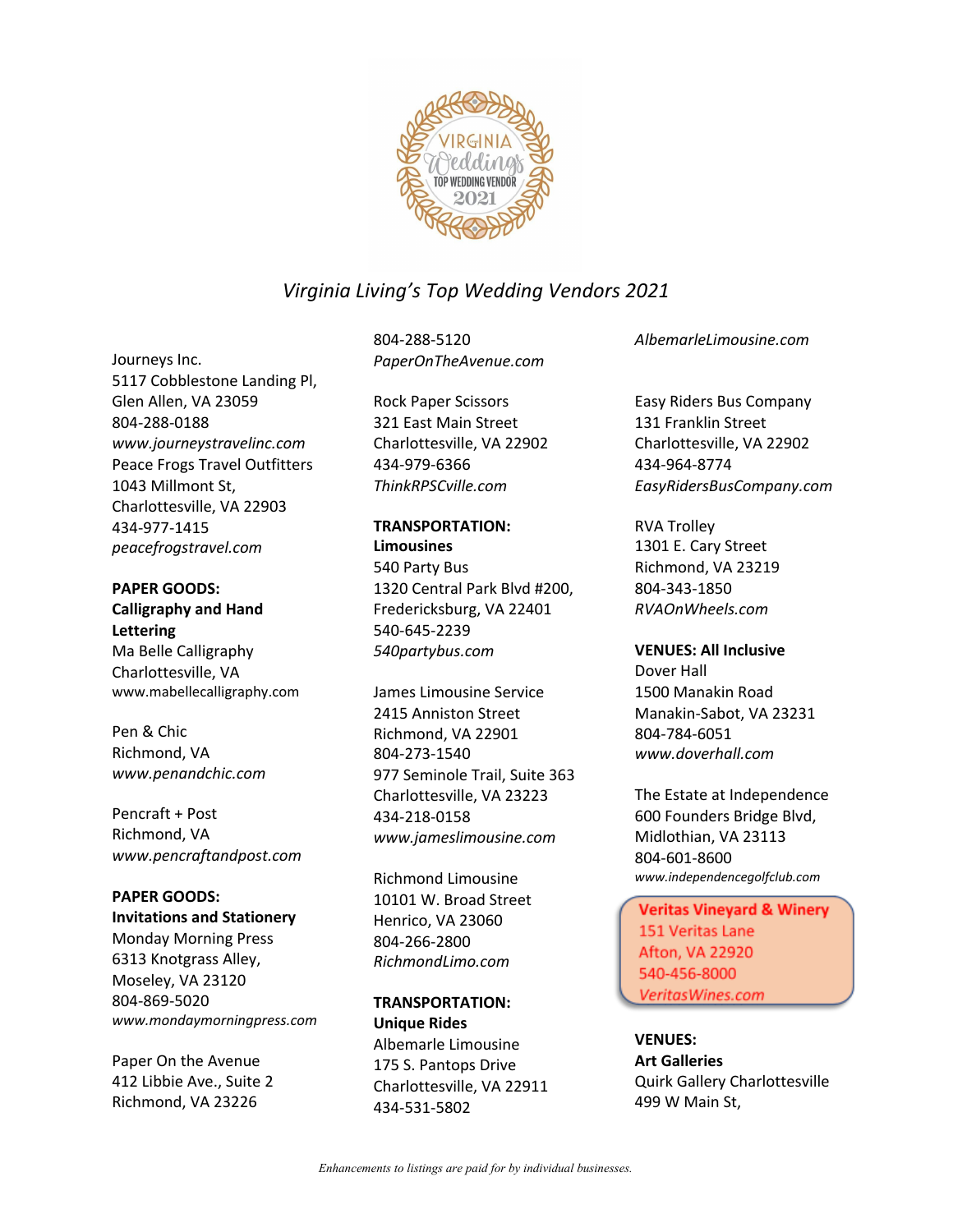

Charlottesville, VA 22902 434-729-1234 *www.destinationhotels.com* VENUES: Art Galleries Quirk Gallery Richmond 207 W Broad St Richmond, VA 23220 804-340-6036 *www.quirkgallery.com*

Studio Two Three 3300 W Clay St, Richmond, VA 23230 804-254-7302 *studiotwothree.org*

Virginia Museum of Fine Arts 200 N Boulevard Richmond, VA 23220 804-340-1405 *www.vmfa.museum*

#### **VENUES:**

**Bachelor Parties** Cville Hop on Tours 520 2nd St SE, Charlottesville, VA 22902 434-218-3565 *www.cvillehopontours.com*

Rounton Farm 10155 Rapidan Road Orange, VA 22960 540-661-6635 *RountonFarm.com*

Three Notch'd Craft Kitchen & Brewery 520 2nd St SE, Charlottesville, VA 22902 434-956-3141 *threenotchdbrewing.com*

#### **VENUES:**

**Bachelorette Parties** Quirk Hotel Richmond 207 W Broad St Richmond, VA 23220 804-340-6036 *www.quirkgallery.com*

Rounton Farm 10155 Rapidan Road Orange, VA 22960 540-661-6635 *RountonFarm.com*

Wine & Design 2707 W Broad St Richmond, VA 23220 804-359-9149 *www.wineanddesign.com/richmond-va* 

#### **VENUES:**

**Barns and Farms** Renback Barn, LLC 8668 S Blue Ridge Turnpike Rochelle, VA 22738 540-603-6224 *www.renbackbarn.com*

The Barn at Timber Creek 525 Holman Mill Rd Farmville, VA 23901 804-921-8224 *www.barnattimbercreek.com*

The Barns of Kanak 5503 Ruffin Rd Prince George, VA 23875 804-586-1882 *www.thebarnsofkanak.com*

Amber Grove 16216 Genito Rd Moseley, VA 23120 804-608-1946 *www.ambergrove.com*

#### **VENUES: Bed and Breakfasts**

Cooper's Landing Inn & Traveler's Tavern 801 Virginia Ave. Clarksville, VA 23927 434-374-2866 *CoopersLandingInn.net*

Dover Hall 1500 Manakin Road Manakin-Sabot, VA 23231 804-784-6051 *www.doverhall.com*

The Farmhouse at Veritas 72 Saddleback Farm **Afton, VA 22920** 540-456-8100 VeritasFarmhouse.com

*Enhancements to listings are paid for by individual businesses.*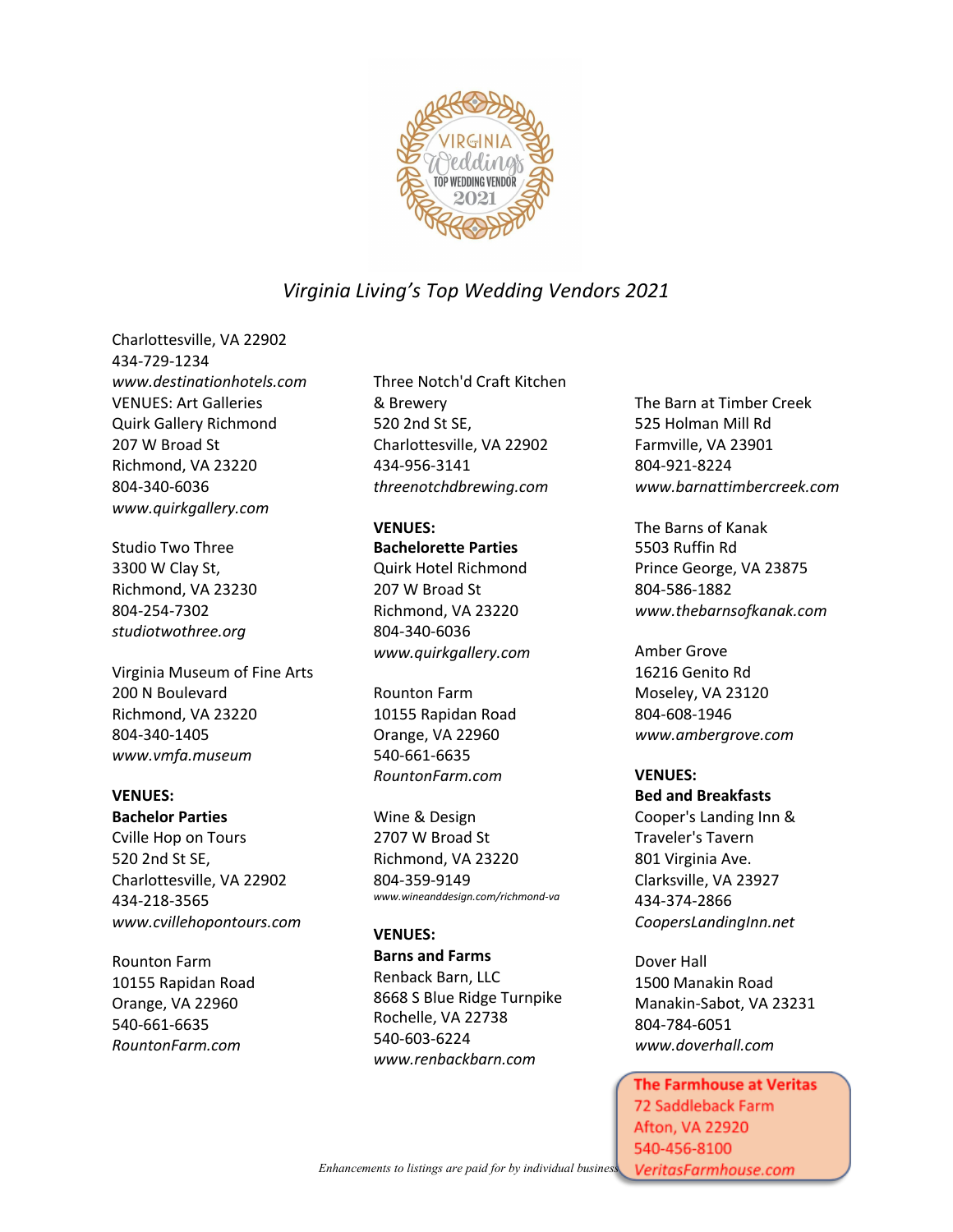

Afton, VA 22920 540-456-8100 *VeritasFarmhouse.com* **VENUES: Bridal Showers** Early Mountain Vineyards 6109 Wolftown-Hood Road

Madison, VA 22727 540-948-9005 *www.earlymountain.com*

Quirk Hotel Richmond 207 W Broad St Richmond, VA 23220 804-340-6036 *www.quirkgallery.com*

The Estate at Independence 600 Founders Bridge Blvd Midlothian, VA 23113 804-601-8600 *www.independencegolfclub.com* 

#### **VENUES: Budget Friendly**

Maymont 1700 Hampton Street Richmond, VA 23220 804-358-7166 *Maymont.org*

Rounton Farm 10155 Rapidan Road Orange, VA 22960 540-661-6635 *RountonFarm.com*

The Berry Hill Resort & Conference Center 3105 River Road South Boston, VA 24592 434-517-7000 *BerryHillResort.com*

#### **VENUES:**

**Elopements** Blue Ridge Parkway North Entrance Blue Ridge Pkwy Afton, VA 22920 828-670-1924 *www.blueridgeparkway.org*

Cooper's Landing Inn & Traveler's Tavern 801 Virginia Ave. Clarksville, VA 23927 434-374-2866 *CoopersLandingInn.net*

Linden Row Inn 100 E Franklin St Richmond, VA 23219 804-783-7000 www.lindenrowinn

Poplar Hill Wedding and Events Venue 2243 Old Nottoway Rd, Blackstone, VA 23824 804-937-9272 *poplarhillweddingandeventsvenue.com* The Refinery 120 W Culpeper St, Culpeper, VA 22701 540-219-1559 *www.therefineryat120.com*

#### **VENUES:**

**Gardens and Plantations** Lewis Ginter Botanical Garden 1800 Lakeside Ave. Richmond, VA 23228 804-262-9887 *LewisGinter.org*

The Mill at Fine Creek 2434 Robert E. Lee Road Powhatan, VA 23139 804-379-8211 *TheMillAtFineCreek.com*

Waverly Estate 11586 Courthouse Rd, Lunenburg, VA 23952 434-321-4032 804-380-8313 *waverlyestate.com*

#### **VENUES:**

**Golf and Country Clubs**

The Country Club of Virginia 6031 Saint Andrews Lane Richmond, VA 23238 804-288-2891 709 S. Gaskins Road Richmond, VA 23226 804-287-1330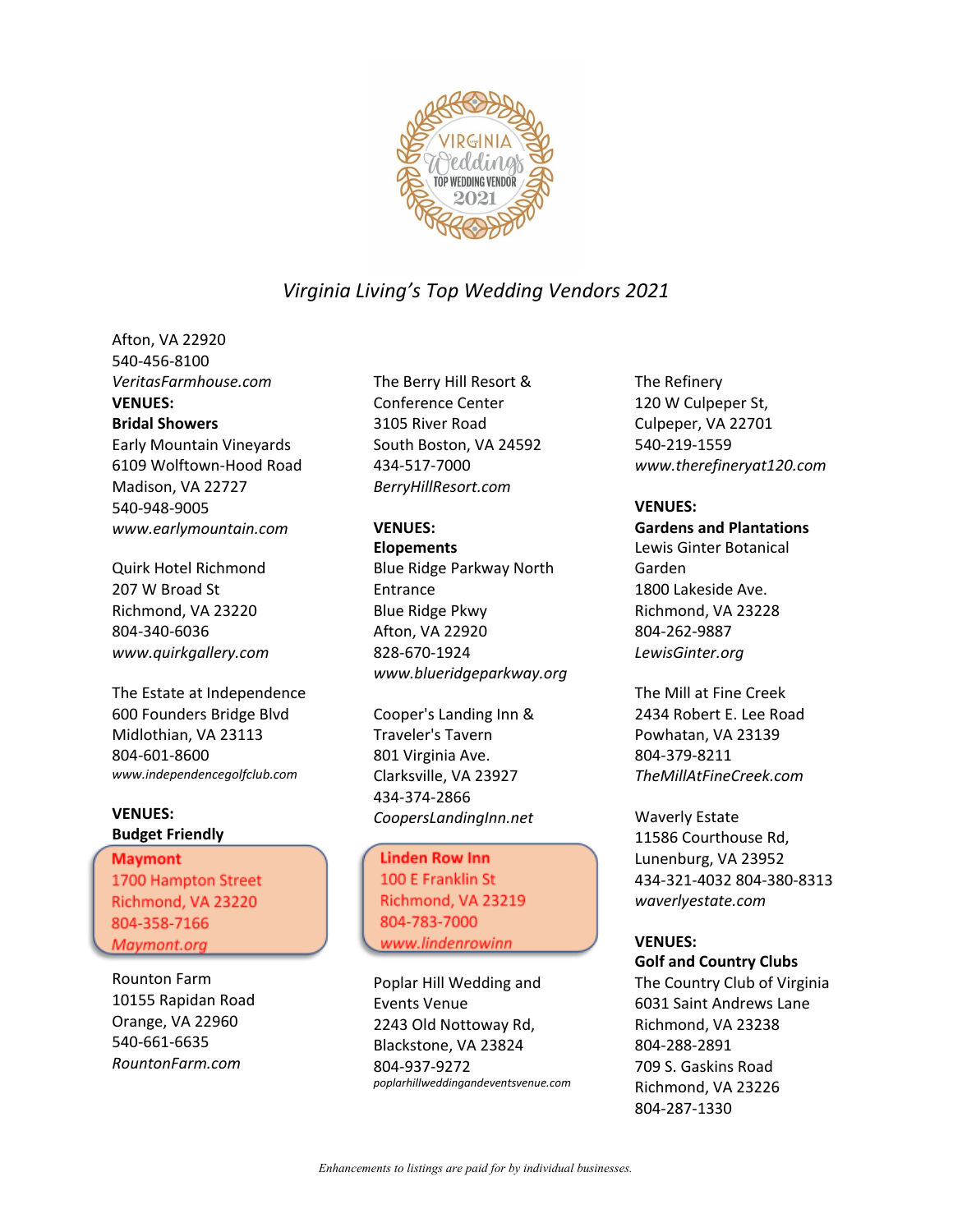

#### *TheCCV.org*

The Dominion Club 6000 Dominion Club Dr, Glen Allen, VA 23059 804-360-1200 *www.thedominionclub.com*

The Estate at Independence 600 Founders Bridge Blvd, Midlothian, VA 23113 804-601-8600 *www.independencegolfclub.com* 

#### **VENUES:**

**Hotels and Resorts**

Linden Row Inn 100 E Franklin St Richmond, VA 23219 804-783-7000 *www.lindenrowinn.com*

Quirk Hotel Richmond 207 W Broad St Richmond, VA 23220 804-340-6036 *www.quirkgallery.com*

The Jefferson Hotel 101 W. Franklin Street Richmond, VA 23220 804-649-4612 *JeffersonHotel.com/weddings*

#### **VENUES:**

**Large Parties (200+)** Dover Hall 1500 Manakin Road Manakin-Sabot, VA 23231 804-784-6051 *www.doverhall.com*

Rounton Farm 10155 Rapidan Road Orange, VA 22960 540-661-6635 *RountonFarm.com*

The Estate at Independence 600 Founders Bridge Blvd, Midlothian, VA 23113 804-601-8600 *www.independencegolfclub.com* 

**VENUES: Museums**

Maymont 1700 Hampton Street Richmond, VA 23220 804-358-7166 *Maymont.org*

The Poe Museum 1914 E. Main Street Richmond, VA 23223 804-648-5523 *PoeMuseum.org*

Virginia Museum of Fine Arts 200 N Boulevard Richmond, VA 23220 804-340-1405 *www.vmfa.museum*

#### **VENUES:**

**Rehearsal Dinners** Bartizan 4035 Whittall Way, Glen Allen, VA 23060 804-360-7475 *www.bartizanrva.com*

The Estate at Independence 600 Founders Bridge Blvd, Midlothian, VA 23113 804-601-8600 *www.independencegolfclub.com* 

The Estate at River Run 2421 River Rd W, Maidens, VA 23102 804-887-0171 *www.theestateatriverrun.com*

#### **VENUES:**

**Restaurants** Bartizan 4035 Whittall Way, Glen Allen, VA 23060 804-360-7475 *www.bartizanrva.com*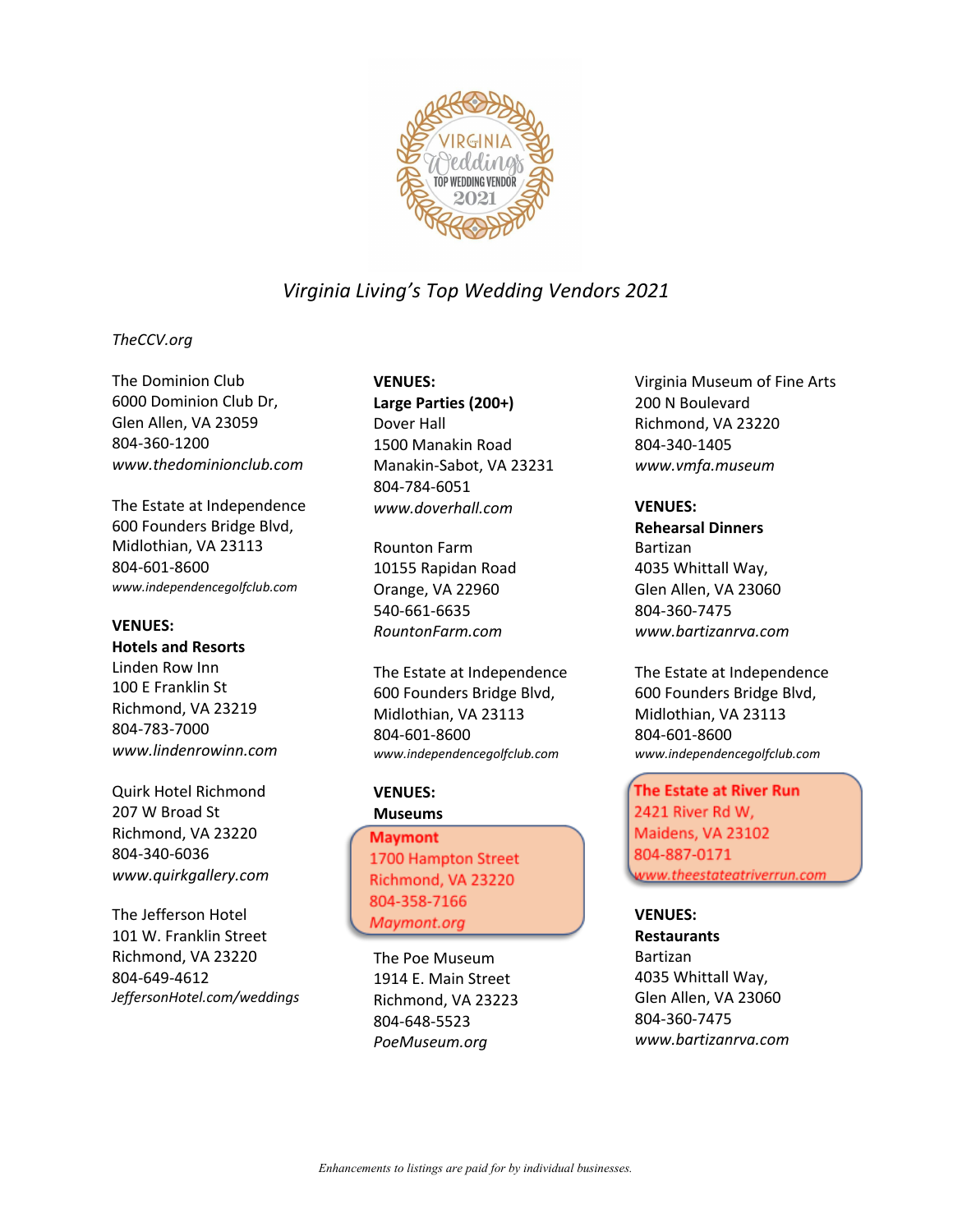

Max's on Broad 305 Brook Rd. Richmond, VA 23220 804-225-0400 *www.maxsonbroad.com*

# **The Farmhouse at Veritas**<br>72 Saddleback Farm

Afton, VA 22920 540-456-8100 70-756-8100<br>5540-8100-810 *VeritasFarmhouse.com*

#### **VENUES:**

**Small Parties (0-75)** Blue Bee Cider 1320 Summit Ave, Richmond, VA 23230 804-231-0280 *www.bluebeecider.com*

**The Farmhouse at Veritas** 72 Saddleback Farm Afton, VA 22920 540-456-8100 VeritasFarmhouse.com *VeritasFarmhouse.com*

Waverly Estate 11586 Courthouse Rd, Lunenburg, VA 23952 434-321-4032 804-380-8313 *waverlyestate.com*

#### **VENUES:**

**Waterfront** Adaline Acres 11700 Hogans Alley, Chester, VA 23836 804-530-1303 *adalineacres.com*

Lakeside at Welch Estate 3661 Anderson Hwy, Powhatan, VA 23139 804-787-4347 *www.lakesideatwelchestate.com* 

**Ĺakeside at Welch Estate**<br>3661 Anderson Hwy,  $\frac{1}{2000}$  Millerson may rownatan, VA 23133 804-787-4347<br>www.lakesideatwelchestate.com *www.watersedgerva.com*

#### **VENUES:**

**Wineries** Keswick Vineyards 1575 Keswick Winery Drive Keswick, VA 22947 434-295-1102 *KeswickVineyards.com*

King Family Vineyards 6550 Roseland Farm Crozet, VA 22932 434-823-7800 *KingFamilyVineyards.com* Pippin Hill Farm & Vineyards 5022 Plank Road North Garden, VA 22959 434-202-8063 *PippinHillFarm.com*

## **WEDDING PROFESSIONALS:**

**Bridal Shows** Lynchburg Bridal Expo 120 Simons Run Ste F Lynchburg, VA 24502 434-473-7319 *www.lynchburgbridalexpo.com*

Richmond Weddings 1906 N Hamilton St G Richmond, VA 23230 804-789-9110 *richmondweddings.com*

The Richmond Greater Virginia Bridal Show 600 E Laburnum Ave Richmond, VA 23222 804-822-1768 *thegreatervirginiabridalshow.com* 

#### **WEDDING PROFESSIONALS:**

**Day-Of Coordinators** Amy Marie Events 11461 Doswell Rd Doswell, VA 23047 864-276-8255 *www.amymarieevents.com*